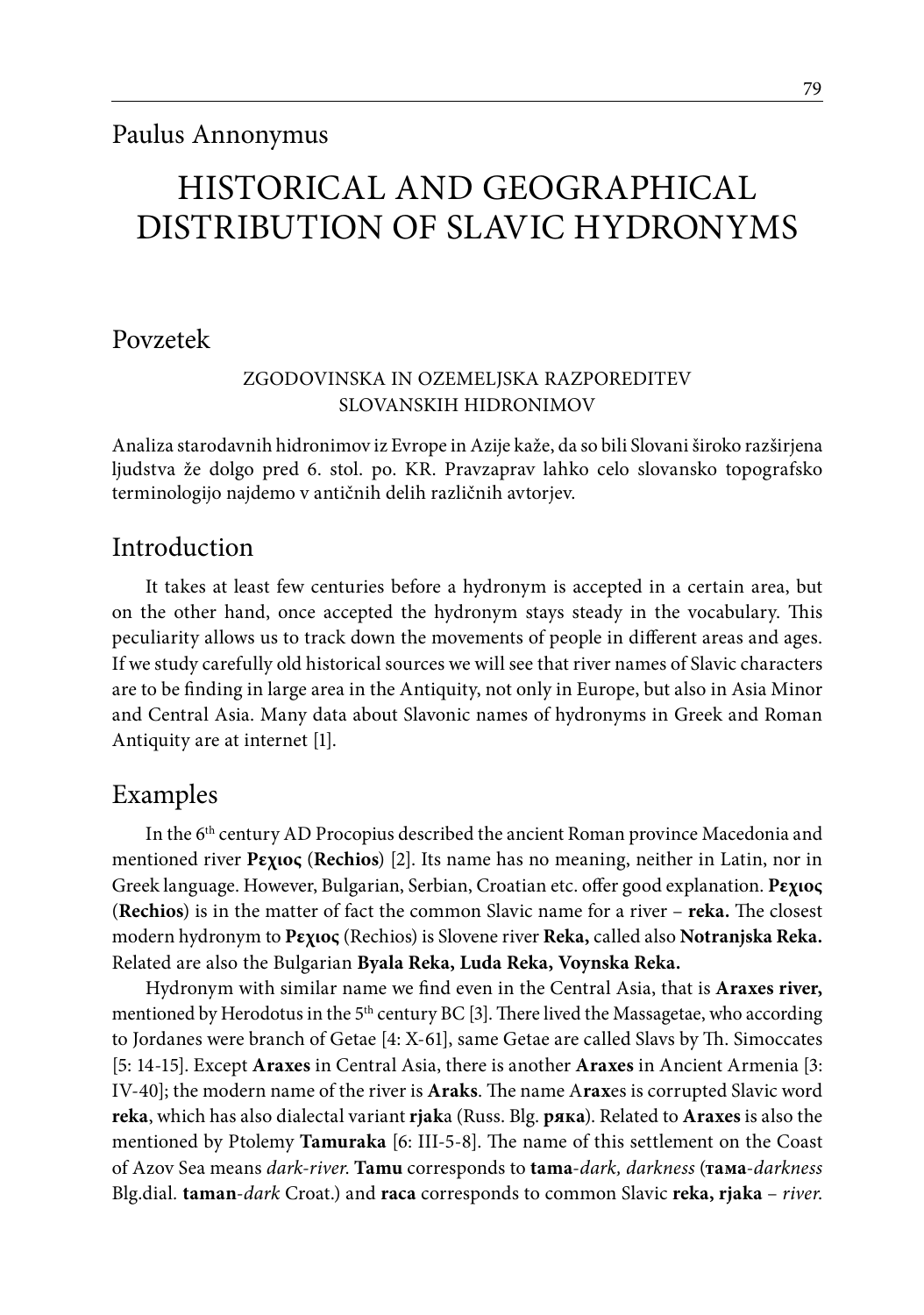It is clear that the basic Slavic words for *river* are to be found in ancient hydronyms in some of the earliest historical accounts (Herodotus). The dispersal is enormous – from Central Asian, **Araxes** till **Ρεχιος** (**Rechios**) on the Balkans.

Another Slavic word for *marshy, muddy-river* is also to be found from the deep Antiquity. Herodotus mentions river **Ναπαρις** (**Naparis**) – tributary of Danube [3: IV-48]. **Ναπαρις** (**Naparis**) is Graecized Slavic **Na bari** ( *at the river, at the rivulet* – Locative), **barje** means *marsh* in Slovene, **bara** is Bulgarian word for *small river*.

The particle **bara** is to be found even in the Indian river Bar**bara** [7: 187]. In Pakistan – home of the Vedic Aryans there is river **Bara**. Ptolemy mentions **Zyro bara** in Dacia (Rumania) [6: III-8-4], and Procopius wrote about **Temonbari** (**temni bari** – *dark, marshy rivers*) in Thrace (Bulgaria) [2: IV-11]. The name of these toponyms came apparently from the dark rivulet flowing near by. In the case with **bara, barje** we see again that the Slavic term is documented in several places the Antiquity - from India till Illyria.

Other interesting ancient hydronyms are **Arsa** in Illyria [8] III-xviii-129 (modern **Raša**), **Erasinos** (modern **Rasino)** in Greece [9: 254]; Thracian **Orosines** [6: IVxi-45], and the mentioned in Rig Veda river **Rasa** [10] p. 78. Their names are connected to common Slavic word **rosa-***dew,* and the adjective **rosna, orosena** – *dewy, covered with dew*. Just like in the case with **reka, rjaka** and **bara, barje**, the term **rosa** (with ancient from **rasa**) is to be found from Middle Europe till Central Asia.

**Danube** is the second longest river in Europe. According to Strabo its older name was **Matoas**, which he translates with Greek word **αςιος** – *with muddy waters*. [11: VII- fragm. 65]. **Mat**oas corresponds to Slovene **mot**iti – *to disturb* or môten muddy.

Bulgarian **mъtja** – *do disturb, to make turbid* etc. In its delta Danube is large and slow, with turbid, dark waters, so the name Matoas is quite logical. The better known ancient name - **Danubius** is also Slavic one. It corresponds to O.Blg. **dunov**enie – *movement, blow of the wind.* The connection water – wind-movement, we find even in Latin word – **ventus**. It means *wind*, but also *changing current, flow.*..

Another explanation for Slovene name Donava, Slovak Dunaj is root **don** or **dun** which means doneti – sound that are river noise in upper part of river. Spreading of such names is numerous in Europe that is shown in next figure [12]:

**Colapis** was the Latin name of Slovene river **Kolpa**. Its meaning we can find in O.Ch.Sl. **клопотъ** (klopot)– *noise*. **Colapis** had the meaning *noisy river.* It could be also explanation with Croat name Kupa, the river for bathing, while in summer it is quite worm. There could be toss of letters LAP to PAL and give Kopalis. Croats **kupa**ti and Slovene **kopa**ti means *take a bath*.

**Timachus** and **Timavus** are mentioned by Pliny [8] III-XXV-144, III- XXVI-151.

The particle **tim** was translated by Geogiev as *darkness* and corresponding to O.Blg. **тьма** –*darkness*. [7: 34]. Slovene **tema** or dialectical **tima** means Dark. Similar hydronyms we find in Old Britain, that is **Thamesis** – modern **Thames.** Other related names are the mentioned above **Tam**uraca and the Phrygian **Tem**brogios. [8: VI-I-4].

Herodotus wrote about river **Hypanis** in Europe [3: IV-47]. Its name corresponds to Vedic river **Kubha** [10] 78. The etymology can be offered with O.Ch.Sl. **kup**ati se – to take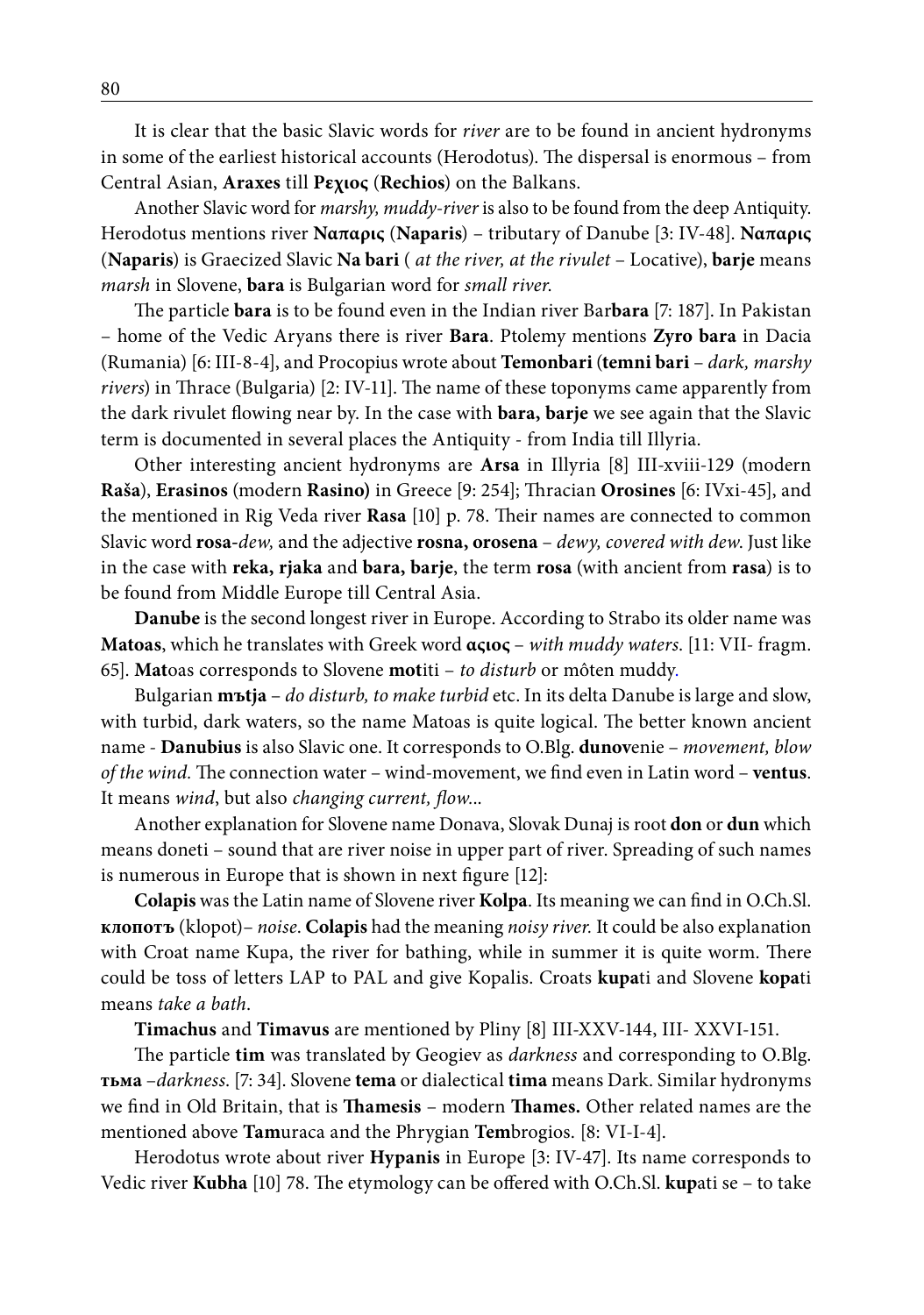

*1 Danube, 2 Thamez, 3 Dvina, 4 Tana, 5 Dunajec, 6 Timis, 7 Tamar, 8 Dneper, 9 Dnester, 10 Don, 11 Donec, 12 Dordogne, 13 Don [12]* 

a bath, Blg. word **kъpane** -*bathing*, Slovene word **kopanje** – *bathing* (in river). In ancient times the rivers were natural place to take a bath.

Not only ancient rivers have Slavic names, but also few seas. Strabo testifies that the **Adriatic Sea** received its name from a river **Adria** [11: VII-9], called **Atrianus** by Ptolemy, who puts its delta at the coast of Venetic lands [6: III-1.21]. **Adria** and **Adrianus** (**Atrianus)** correspond to Slovene word **jad**ә**rn** – *quick* and to O.Blg. **jandrъ** –*quick*. So the meaning of river **Adria,** which gave the name of the **Adriatic** Sea, was *quick, fast,* and it is perfectly explainable from Slovene language. It could be also possible meaning **jadro, jadrati** – *sail*, while the sea give good surface for sailing which is efficient and quick, so the meaning is the same. Similar river name is the mentioned by Herodotus **Athrus** [3: 4-49] – modern **Jantra** (Bulgaria).

Another sea with Slavic name is the mentioned by Pliny **Morimarusa** – the Baltic [8] IV-xiii- 95. It is northern sea and of course cold one. G. Sotiroff explained **Morimarusa** as **More moroza** – *sea of the frost, sea of the cold* [11: 11]. **More, morje** is common Slavic word for *sea*, and **mraz, moroz** -common Slavic word for *cold, frost.*

Pliny gave another interesting name of the Sea. The ancient author mentioned that in the language of the natives Azov Sea is called **Temarunda,** which translated into Latin is **Matrem maris** – *mother of the sea* [8] VI-vii-20. Because Azov Sea flows in Black Sea it